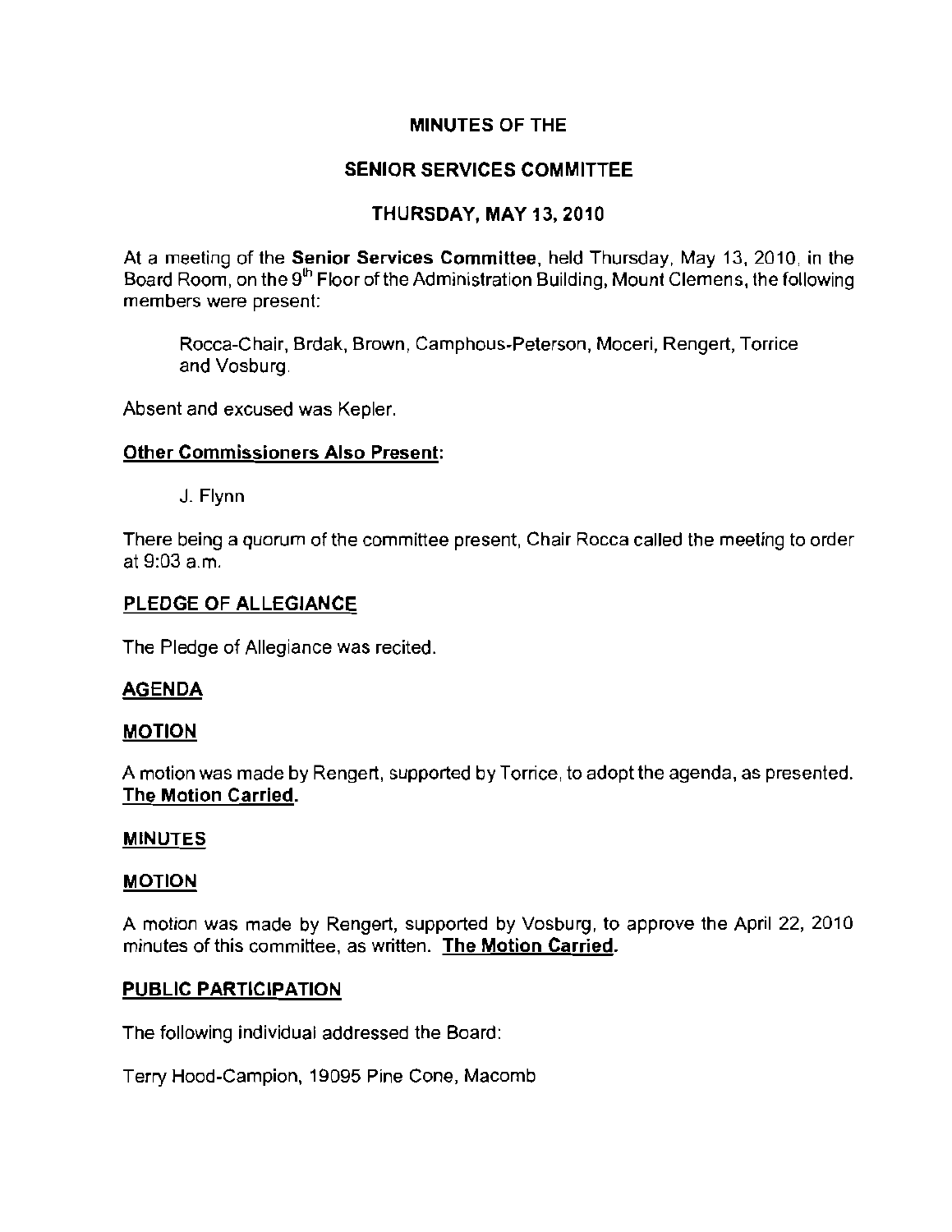Terry Hood-Campion, Partnership Specialist, Regional Census Center, gavean update on the 2010 Census. The local Census Office telephone number is 586-685-1090.

The following commissioners spoke: Brown, J. Flynn and Vosburg.

## REPORT FROM AREA AGENCY ON AGING 1-B

Handouts were distributed.

#### MOTION

A motion was made by Vosburg, supported by Brdak, to receive and file the report from Area Agency on Aging 1-B.

Kristin Wilson from Area Agency on Aging 1-B gave an overview of their Nursing Facility Transition Program and Residential Services Program. Additionally, the public hearing on their Annual Implementation Plan will be held on May 25<sup>th</sup>. Lastly, the Older Michiganians Day Capitol Rally will be held on June 10<sup>th</sup>.

Chair Rocca called for a vote on the motion and The Motion Carried,

## ACCEPT 309 SENIOR PROJECT FRESH COUPON BOOKS FROM MICHIGAN OFFICE OF SERVICES TO THE AGING

## COMMITTEE RECOMMENDATION - MOTION

A MOTION WAS MADE BY CAMPHOUS-PETERSON, SUPPORTED BY RENGERT, TO RECOMMEND THAT THE BOARD OF COMMISSIONERS ACCEPT 309 SENIOR PROJECT FRESH COUPON BOOKS FROM MICHIGAN OFFICE OF SERVICES TO THE AGING. THE MOTION CARRIED,

## PRESENTATION BY CATHY WILSON, PROGRAM DEVELOPER, SENIOR SERVICES DEPARTMENT

Cathy Wilson gave a PowerPoint presentation consisting of numerous slides relating to duties and functions performed within the department. In addition, she provided her contact information.

The following commissioners spoke: Moceri, Rocca and Brown.